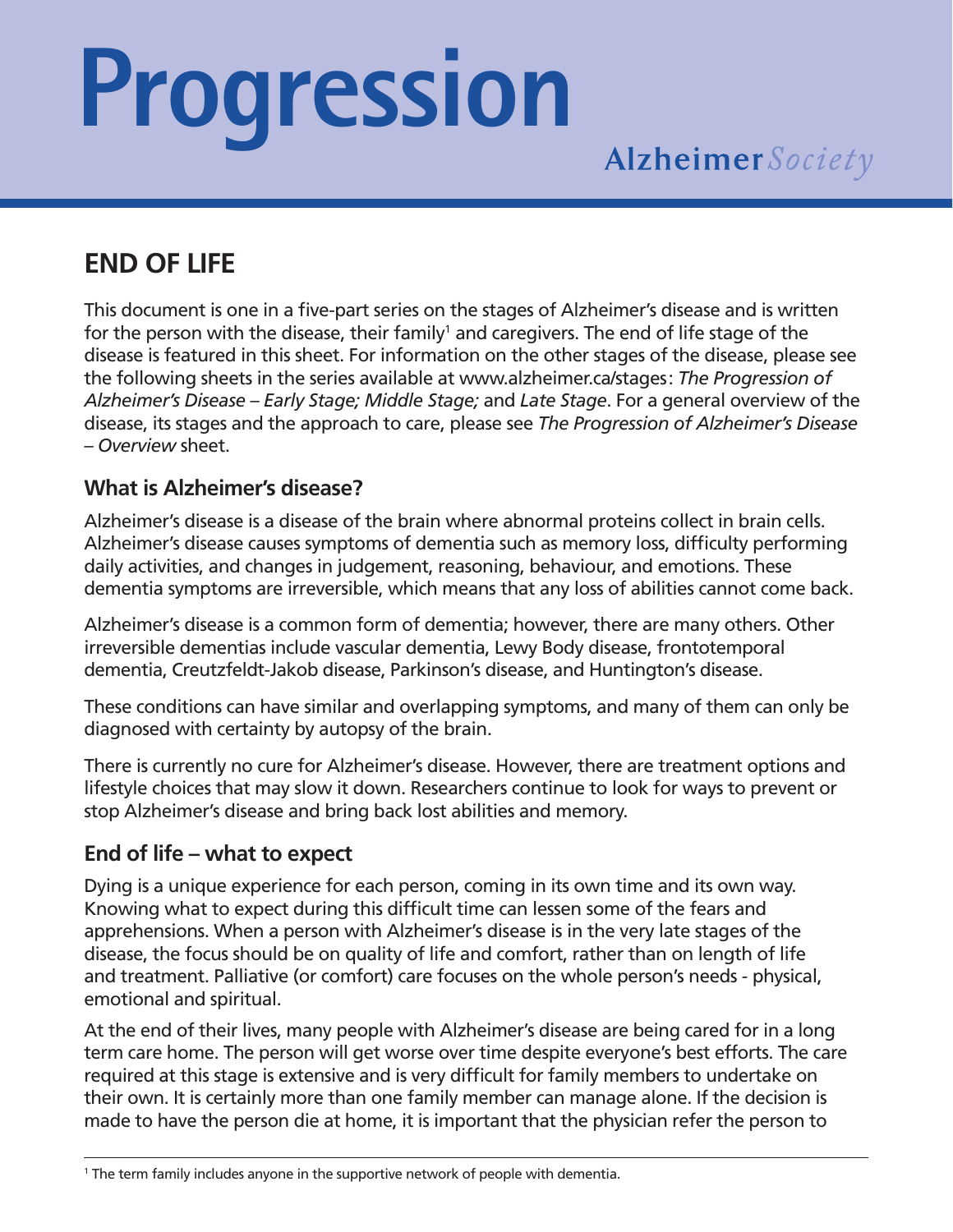home support services so that a community nurse can assist the family in determining the care required, teach the family how to undertake it, and provide support and direction as needed. Under the best circumstances, the family will be assisted by a palliative care team.

The following are some common changes and possible strategies for this stage of the disease. These strategies are not intended to be substituted for medical advice and should be discussed with the health care team before being undertaken.

| <b>Common Changes</b>                                                                                                           | <b>Possible Strategies</b>                                                                                                                                                                                                                                               |
|---------------------------------------------------------------------------------------------------------------------------------|--------------------------------------------------------------------------------------------------------------------------------------------------------------------------------------------------------------------------------------------------------------------------|
| <b>Physical changes:</b>                                                                                                        |                                                                                                                                                                                                                                                                          |
| <b>Circulation</b><br>extremities may feel cold or<br>cool to touch<br>blood pressure goes down<br>lips and nails become bluish | Gently massage hands and feet with lotion                                                                                                                                                                                                                                |
| Skin breakdown and<br>pressure sores                                                                                            | Get direction on how to position the person and prop<br>$\overline{\phantom{a}}$<br>with pillows                                                                                                                                                                         |
|                                                                                                                                 | Change the person's position every two hours, or<br>more frequently if the person is thin or has persistent<br>reddening over bony areas                                                                                                                                 |
|                                                                                                                                 | Keep the skin clean and dry; do not massage over bony<br>areas                                                                                                                                                                                                           |
|                                                                                                                                 | Relieve pressure on heels, elbows and other bony areas<br>by placing a pillow or foam wedges under them                                                                                                                                                                  |
|                                                                                                                                 | Consult a physiotherapist about range of motion<br>exercises                                                                                                                                                                                                             |
| Person no longer accepts food<br>and drink due to body shutting<br>down                                                         | Realize that the person is not starving to death, as the<br>$\overline{\phantom{a}}$<br>body no longer needs the same amount of energy. This<br>is part of the disease process                                                                                           |
|                                                                                                                                 | Use a cotton swab moistened with water or glycerine to<br>dampen the lips                                                                                                                                                                                                |
|                                                                                                                                 | Get direction for how to provide mouth care including<br>cleaning the teeth, tongue and inside of the mouth                                                                                                                                                              |
| Possible build-up of secretions in<br>the lungs or back of throat; dry<br>mouth                                                 | Speak to your health care professional for assistance in<br>$\overline{\phantom{a}}$<br>these matters                                                                                                                                                                    |
| Sleepiness increases; the<br>person may experience pain or<br>discomfort but awareness of<br>pain decreases                     | Watch for signs of pain e.g., grimaces, crying out,<br>moaning, changes in behaviour, increased agitation,<br>anxiety, sleep problems. Speak to your health care<br>provider about pain relief strategies such as changing<br>the person's position and using medication |
| Fever may appear                                                                                                                | Consult your health care provider on ways to keep the<br>person cool, without having the person get chilled                                                                                                                                                              |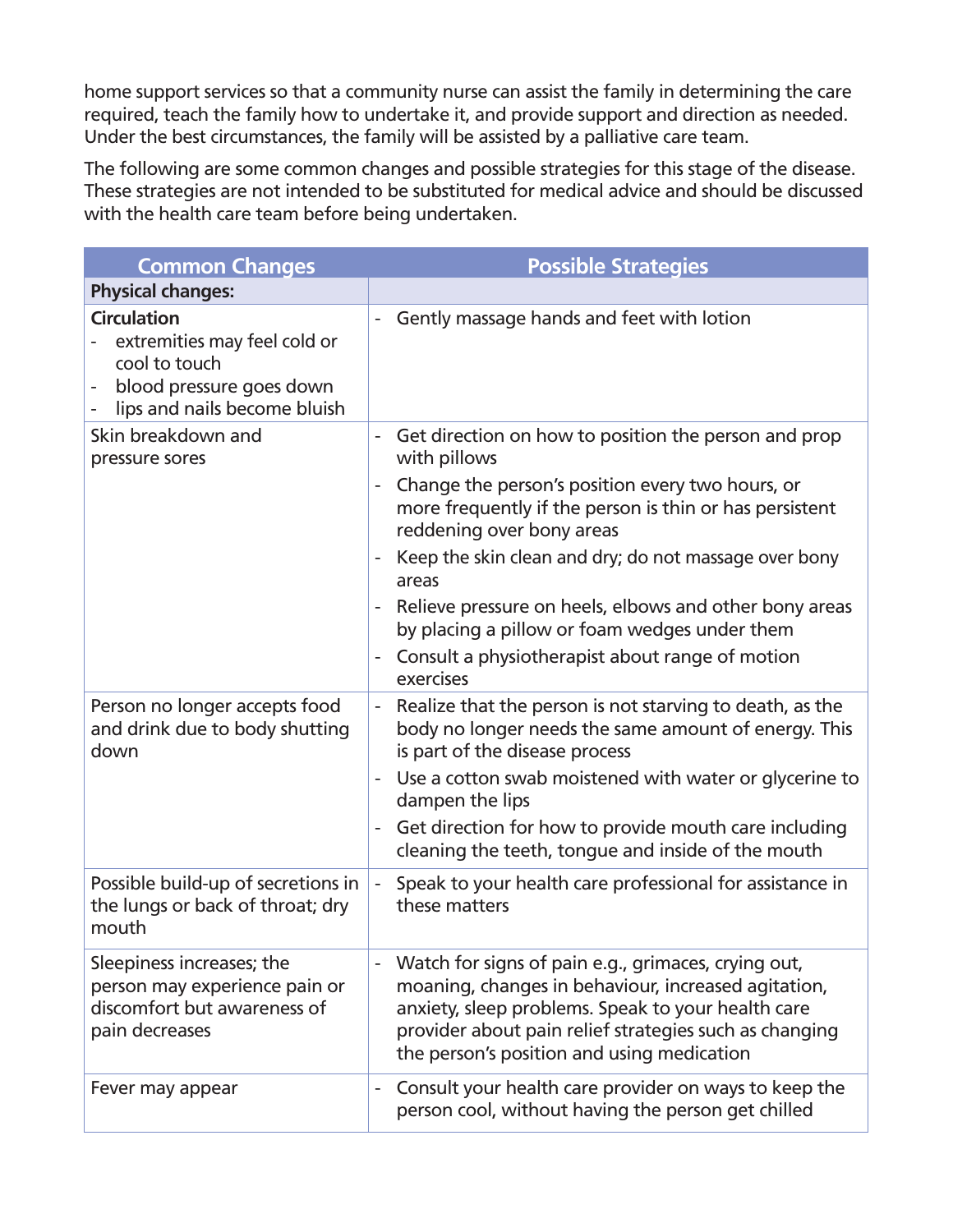| <b>Common Changes</b>                                                                                                          | <b>Possible Strategies</b>                                                                                                                                                                                                                                                                  |
|--------------------------------------------------------------------------------------------------------------------------------|---------------------------------------------------------------------------------------------------------------------------------------------------------------------------------------------------------------------------------------------------------------------------------------------|
| <b>Physical changes continued:</b>                                                                                             |                                                                                                                                                                                                                                                                                             |
| Breathing may sound congested;<br>may change in rate, depth and<br>rhythm; may be periods of not<br>breathing for 5-30 seconds | No intervention is usually necessary<br>$\blacksquare$                                                                                                                                                                                                                                      |
| Senses start to change:                                                                                                        | Keep connected through touch<br>$\overline{\phantom{0}}$                                                                                                                                                                                                                                    |
| vision may become blurred or<br>appear to be distant                                                                           | Continue to talk quietly, tell stories, reminisce about past<br>$\overline{\phantom{a}}$<br>events, play music that the person likes, read                                                                                                                                                  |
| sensitivity to noise, lights<br>etc; may react positively to                                                                   | Do not talk about the person as if they are not there.<br>Leave the room if you need to discuss something                                                                                                                                                                                   |
| familiar voices, such as singing<br>or someone reading aloud                                                                   | Observe the person for signs of stress; keep lights low and<br>÷,<br>noise to a minimum; consider visiting in smaller numbers                                                                                                                                                               |
| Irregular pulse, agitation and                                                                                                 | Reassure the person<br>$\overline{\phantom{a}}$                                                                                                                                                                                                                                             |
| restlessness                                                                                                                   | If this persists, look for causes of the behaviour such as<br>÷,<br>pain or thirst                                                                                                                                                                                                          |
| <b>Emotional issues:</b>                                                                                                       |                                                                                                                                                                                                                                                                                             |
| Emotions are still experienced<br>and sensed by the person                                                                     | Speak soothingly, reassuringly; remind the person that<br>$\blacksquare$<br>they are safe and cared for                                                                                                                                                                                     |
| <b>Spiritual issues:</b>                                                                                                       |                                                                                                                                                                                                                                                                                             |
| Spiritual connections may<br>remain important. The person<br>may seem to choose their time<br>of death.                        | Play/sing/recite favourite songs, scripture, prayers, readings<br>$\overline{\phantom{a}}$<br>Arrange for a faith leader to visit, if appropriate<br>$\blacksquare$<br>Some individuals need permission to die. As well, some<br>$\frac{1}{2}$<br>family members need permission to let go. |

#### **Making decisions**

There will be many decisions to be made at this stage of the disease.

- If there are several close family members involved at this time, establish a communication plan so that each member and health care professional is kept informed as appropriate.
- Refer to and follow any documents that the person with the disease has established to address his or her wishes.
- If plans are not already in place, establish a substitute decision maker. Ideally this should have been done in the early stage of the disease with the person's involvement. However, if this was not done, consult with other family members. Appoint a person who will be responsible for making financial, legal and care decisions.
- Follow the person's wishes, if you know them. Otherwise, decisions will need to be based on the person's lifelong values and desires and what you think the person would want.
- Advise the health care team of any expressed medical wishes and include the team in the decision-making process on medical issues.
- Much can change during the course of this stage. Keep informed of any changes in the person's condition that may prompt the need for additional decisions.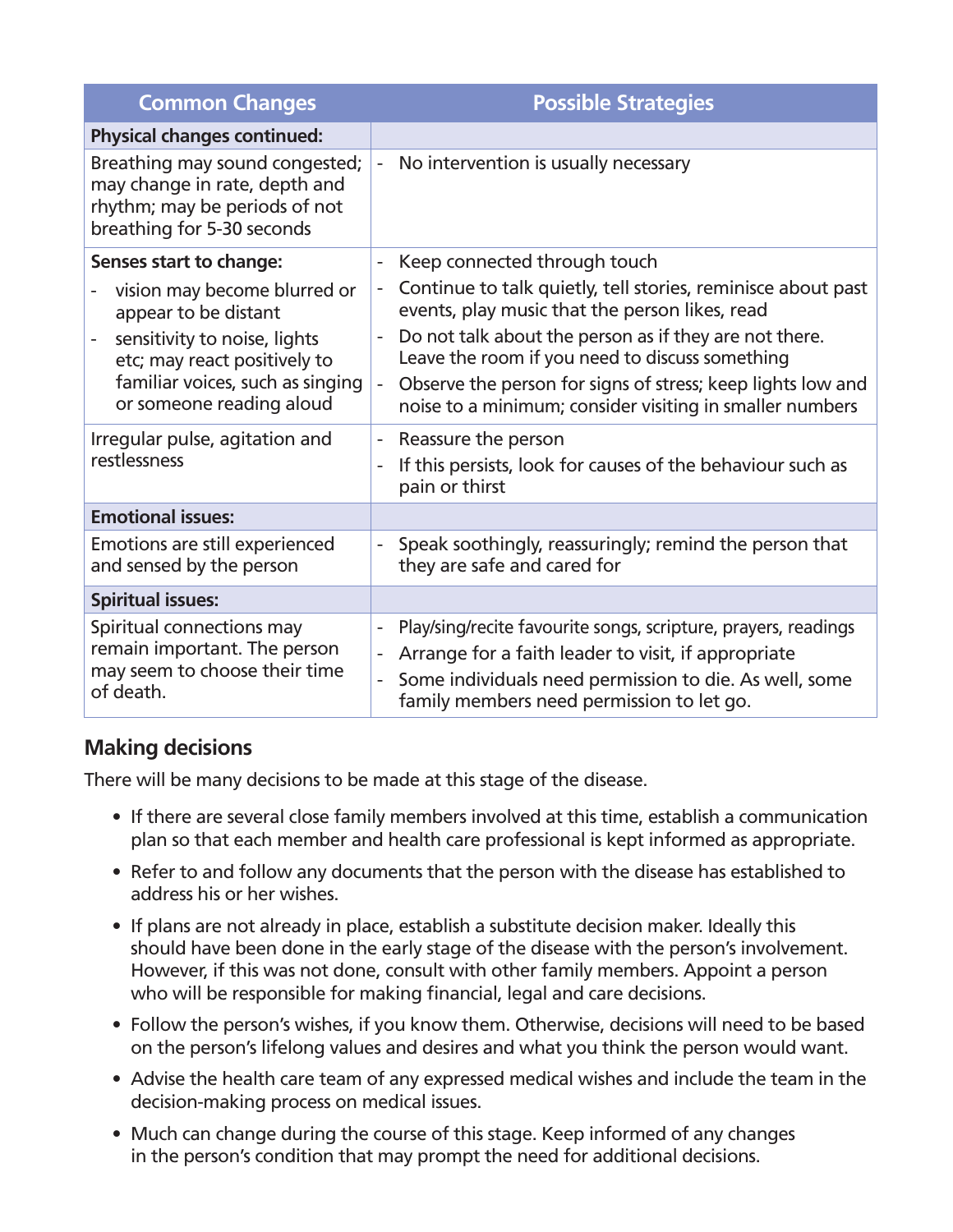It can be challenging for family members to agree on a course of action but with discussion and understanding, conflict can be reduced and crisis decision-making avoided. The Alzheimer Society can connect you with professional support from counsellors, social workers and family mediators.

#### **Medical care decisions**

There is a range of life-prolonging medical care available for people in the terminal stages of an illness. When and if to use these measures depends on the type of medical care that the person has specified or, if explicit directions have not been given, the best decision based on the person's values and desires. The following are some of the measures that commonly need to be addressed.

*• Cardiopulmonary resuscitation or CPR* is a group of treatments used to restore function when a person's heart and/or breathing stops.

CPR:

- may be painful and traumatic for the person
- may leave the person in worse condition
- is not likely to be effectively successful
- is not likely to prolong life
- is not recommended by many experts when a person is terminally ill and is often not desired by persons when they are competent to make such decisions

A "Do not resuscitate" (DNR) or Do not attempt resuscitation (DNAR) order tells the medical professionals not to perform CPR if the person's breathing or heartbeat stops.

- *• Feeding tubes* are sometimes suggested if a person has a difficult time eating or swallowing, which is common in the later stage of Alzheimer's disease. Tube feeding has not been proven to benefit or extend life and can result in infections and discomfort to the person. However, sometimes it is considered for a fixed time period. Talk to your health care team about any specific plans for use of feeding tubes.
- *• Intravenous (IV) hydration* is liquid administered to a person through a needle in a vein. Lack of hydration is a normal part of the dying process and allows for a more comfortable death over a period of days. Using IV hydration can draw out the dying process for weeks and physically burden the person. If IV use is being considered, there should be specific goals with a limited time period agreed to by you and the health care team.
- *• Antibiotics* may be prescribed for common infections but may not improve the person's condition.

#### **Palliative Care**

Deciding not to use extreme measures to prolong life does not mean withholding all treatments. A person may continue to receive any necessary medications, for example, those for chronic conditions such as diabetes or high blood pressure as well as those that prevent pain and discomfort. Generally these medications are reduced in end-of-life care with the health care team providing advice on these issues. The goal of palliative care should be to provide comfort, quality of life, dignity and pain control. Aggressive interventions that produce fear and discomfort may not be in the person's best interest and may do more harm than good. It is important to have ongoing monitoring and discussion between you and your health care team to ensure the best care for the person.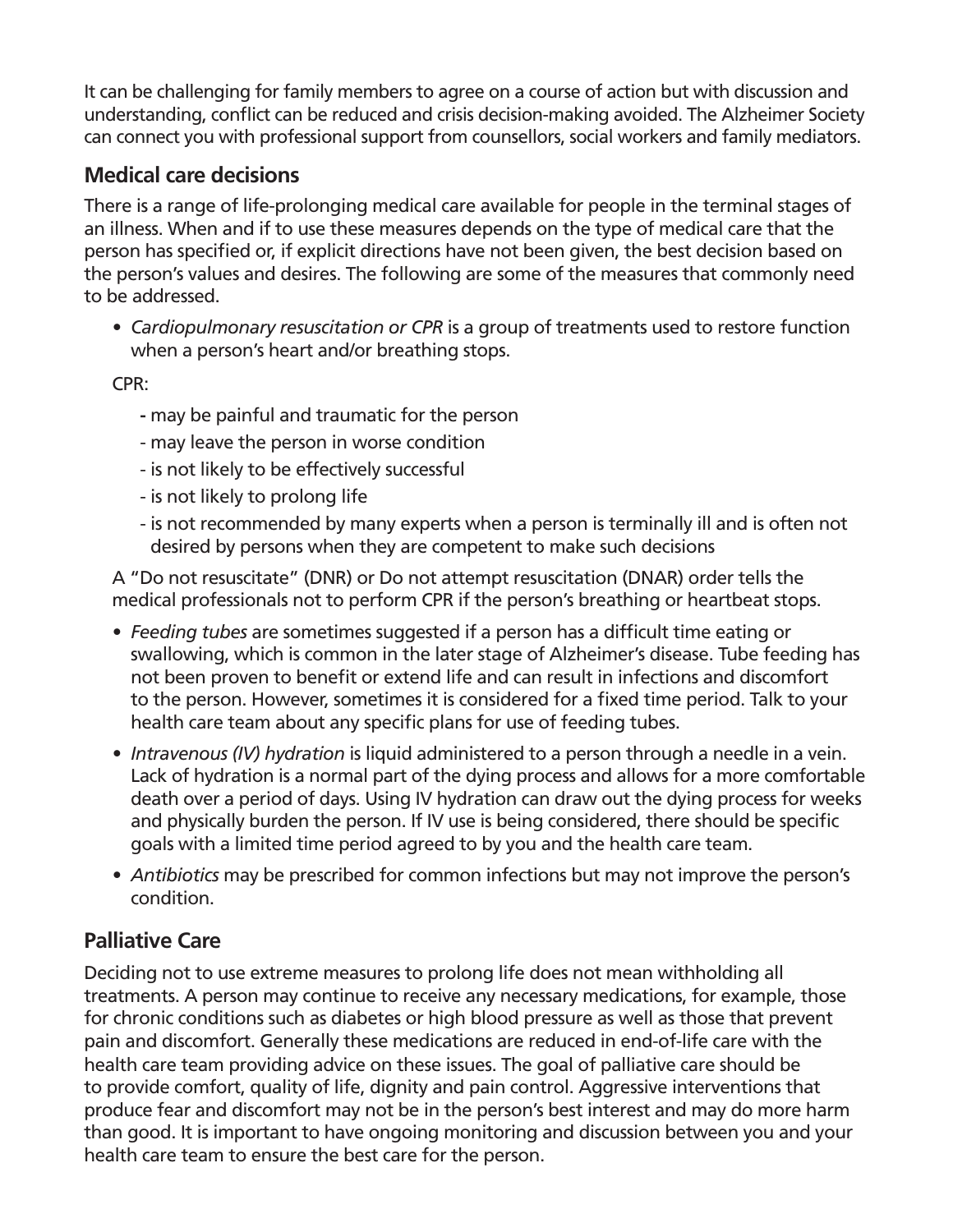#### **Taking care of yourself**

This stage of the disease can be particularly challenging. It is important to take the time you need to care for yourself, too. Try to:

- take time to acknowledge that you may be grieving even before the person dies
- take care of your own health by taking breaks from caring for the person. Consider if there is someone you trust to spend time with your family member while you get some rest. Develop a "visiting schedule" with other family members and friends.
- confide in friends and family or consider a support group
- seek professional help if feelings become overwhelming

#### **What's next?**

At the time of death you may feel a variety and range of emotions – from relief and guilt to sadness and peace.

These are all normal feelings and it is common to feel some guilt at experiencing a sense of relief at the person's death. Grief is a normal, natural, expected response to the loss of a significant person in your life and will be a different experience for everyone. Even if the relationship was a difficult one, the loss of the person can still be felt very deeply.

You now need to take care of yourself. Give yourself time to grieve. You have likely been grieving since the start of the disease and have experienced losses throughout. Be kind and patient with yourself. You may not be able to return to your previous routines quickly or feel as energized as before. Grief can affect all areas of our life - physical, social, emotional, psychological and spiritual.

Here are some suggestions for working through your grief:

- Do what comes naturally to make you feel comforted there is no right or wrong way to grieve.
- Give yourself permission to feel whatever you feel.
- Feel free to express yourself write, cry, dance, tell your story over and over again.
- Express yourself in your own way don't compare yourself to others everyone grieves differently at different times.
- Share your feelings with someone you trust.
- Allow yourself to learn grief is a process that can teach you many things about yourself and about the relationship you had with the person.
- Caring for someone for months or years can become a primary focus in one's life. It is not uncommon to neglect other relationships and activities during this time. Take some time to rebuild the connections that are important to you and discover old or new passions.
- Consider joining a bereavement support group. Anniversaries (including the anniversary of the person's death), birthdays and holidays are all special occasions that may create fresh feelings of grief – even years later. Plan ahead for how you will manage these occasions. Only you will know if it is more helpful to be with others on these days or spend quiet time alone. Sometimes it is hard to know how you will feel until the time comes. Consider having a backup plan – such as a friend who might be available to meet on the spur of the moment if being alone is difficult.